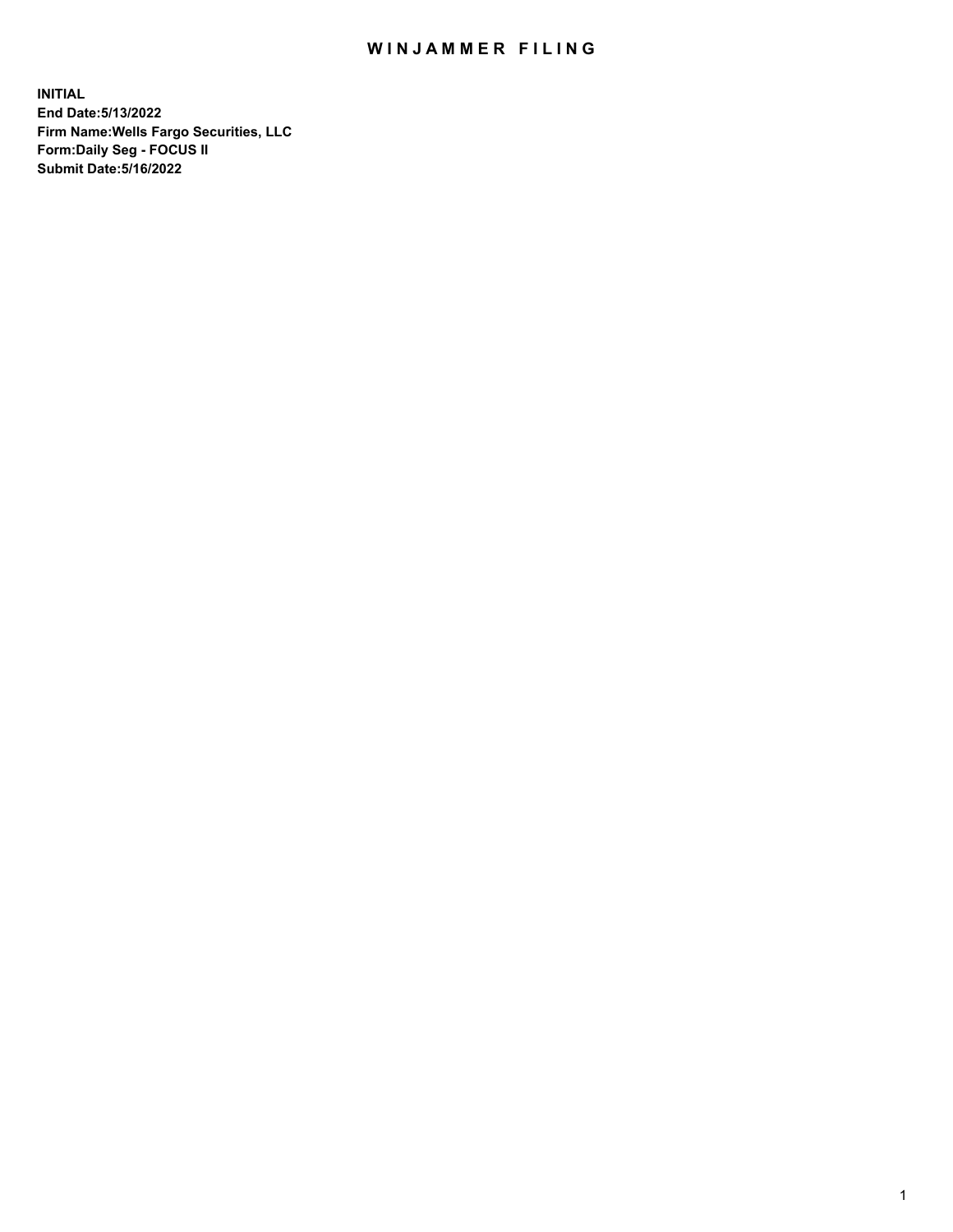**INITIAL End Date:5/13/2022 Firm Name:Wells Fargo Securities, LLC Form:Daily Seg - FOCUS II Submit Date:5/16/2022 Daily Segregation - Cover Page**

| Name of Company                                                                                                                                                                                                                                                                                                                | <b>Wells Fargo Securities LLC</b>                          |
|--------------------------------------------------------------------------------------------------------------------------------------------------------------------------------------------------------------------------------------------------------------------------------------------------------------------------------|------------------------------------------------------------|
| <b>Contact Name</b>                                                                                                                                                                                                                                                                                                            | <b>James Gnall</b>                                         |
| <b>Contact Phone Number</b>                                                                                                                                                                                                                                                                                                    | 917-699-6822                                               |
| <b>Contact Email Address</b>                                                                                                                                                                                                                                                                                                   | james.w.gnall@wellsfargo.com                               |
| FCM's Customer Segregated Funds Residual Interest Target (choose one):<br>a. Minimum dollar amount: ; or<br>b. Minimum percentage of customer segregated funds required:% ; or<br>c. Dollar amount range between: and; or<br>d. Percentage range of customer segregated funds required between: % and %.                       | 105,000,000<br><u>0</u><br><u>00</u><br>0 <sub>0</sub>     |
| FCM's Customer Secured Amount Funds Residual Interest Target (choose one):<br>a. Minimum dollar amount: ; or<br>b. Minimum percentage of customer secured funds required:% ; or<br>c. Dollar amount range between: and; or<br>d. Percentage range of customer secured funds required between: % and %.                         | 30,000,000<br><u>0</u><br>0 <sub>0</sub><br>0 <sub>0</sub> |
| FCM's Cleared Swaps Customer Collateral Residual Interest Target (choose one):<br>a. Minimum dollar amount: ; or<br>b. Minimum percentage of cleared swaps customer collateral required:% ; or<br>c. Dollar amount range between: and; or<br>d. Percentage range of cleared swaps customer collateral required between:% and%. | 355,000,000<br><u>0</u><br>00<br><u>00</u>                 |

Attach supporting documents CH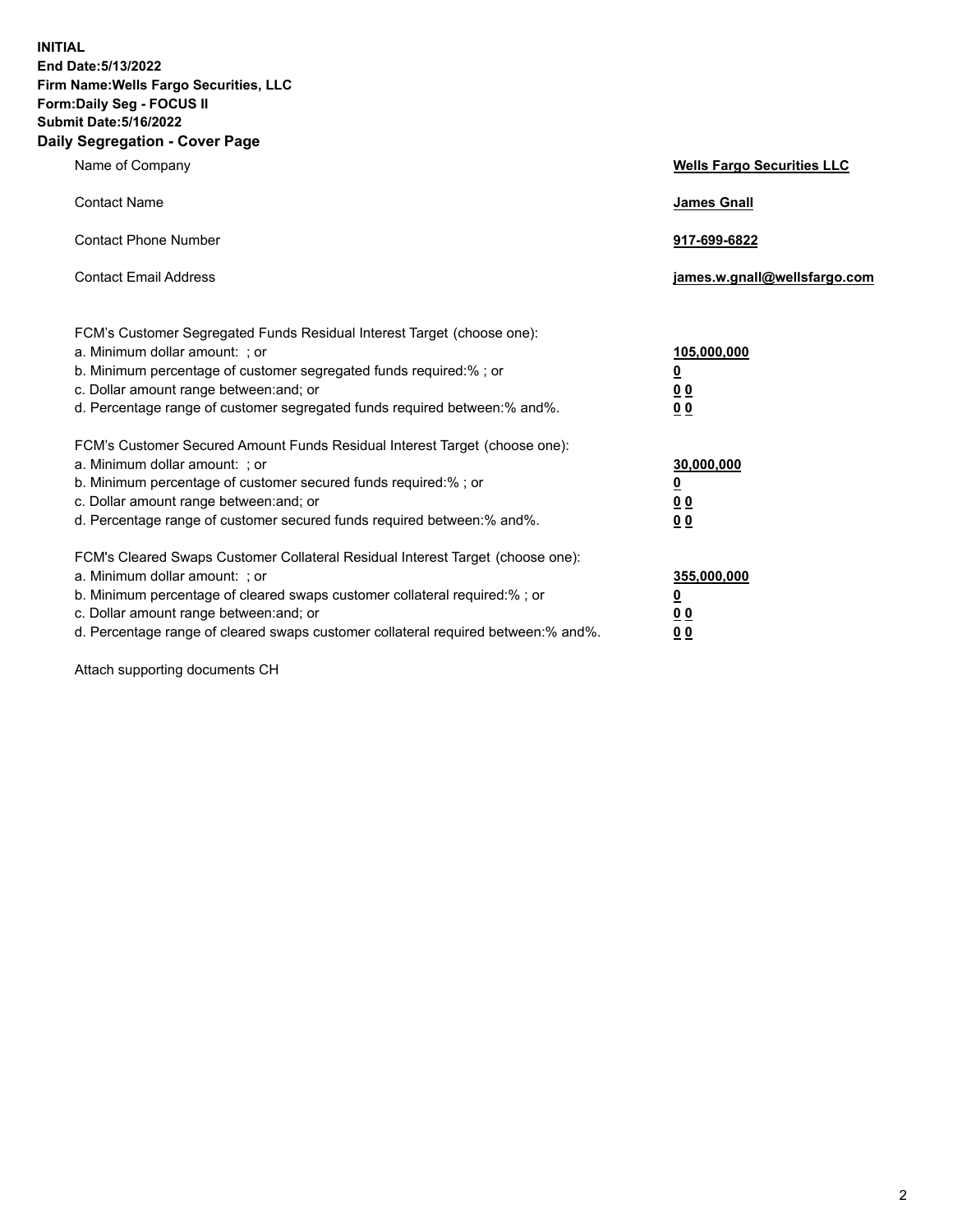**INITIAL End Date:5/13/2022 Firm Name:Wells Fargo Securities, LLC Form:Daily Seg - FOCUS II Submit Date:5/16/2022**

## **Daily Segregation - Secured Amounts**

|                | Foreign Futures and Foreign Options Secured Amounts                                                          |                                  |
|----------------|--------------------------------------------------------------------------------------------------------------|----------------------------------|
|                | Amount required to be set aside pursuant to law, rule or regulation of a foreign                             | $0$ [7305]                       |
|                | government or a rule of a self-regulatory organization authorized thereunder                                 |                                  |
| 1.             | Net ledger balance - Foreign Futures and Foreign Option Trading - All Customers                              |                                  |
|                | A. Cash                                                                                                      | 554,070,859 [7315]               |
|                | B. Securities (at market)                                                                                    | 391,850,529 [7317]               |
| 2.             | Net unrealized profit (loss) in open futures contracts traded on a foreign board of trade                    | -219,560,694 [7325]              |
| 3.             | Exchange traded options                                                                                      |                                  |
|                | a. Market value of open option contracts purchased on a foreign board of trade                               | 169,822 [7335]                   |
|                | b. Market value of open contracts granted (sold) on a foreign board of trade                                 | $0$ [7337]                       |
| 4.             | Net equity (deficit) (add lines 1. 2. and 3.)                                                                | 726,530,516 [7345]               |
| 5.             | Account liquidating to a deficit and account with a debit balances - gross amount                            | 38,880,166 [7351]                |
|                |                                                                                                              |                                  |
| 6.             | Less: amount offset by customer owned securities                                                             | -38,866,682 [7352] 13,484 [7354] |
|                | Amount required to be set aside as the secured amount - Net Liquidating Equity<br>Method (add lines 4 and 5) | 726,544,000 [7355]               |
| 7.             | Greater of amount required to be set aside pursuant to foreign jurisdiction (above) or line                  | 726,544,000 [7360]               |
|                | 6.                                                                                                           |                                  |
|                | FUNDS DEPOSITED IN SEPARATE REGULATION 30.7 ACCOUNTS                                                         |                                  |
| 1.             | Cash in banks                                                                                                |                                  |
|                | A. Banks located in the United States                                                                        | 46,758,958 [7500]                |
|                | B. Other banks qualified under Regulation 30.7                                                               | 111,319,016 [7520] 158,077,974   |
|                |                                                                                                              | [7530]                           |
| 2.             | <b>Securities</b>                                                                                            |                                  |
|                | A. In safekeeping with banks located in the United States                                                    | 461, 373, 753 [7540]             |
|                | B. In safekeeping with other banks qualified under Regulation 30.7                                           | 0 [7560] 461,373,753 [7570]      |
| 3.             | Equities with registered futures commission merchants                                                        |                                  |
|                | A. Cash                                                                                                      | -96,636,722 [7580]               |
|                | <b>B.</b> Securities                                                                                         | 60,476,776 [7590]                |
|                | C. Unrealized gain (loss) on open futures contracts                                                          | 114,993,883 [7600]               |
|                | D. Value of long option contracts                                                                            | 19 [7610]                        |
|                | E. Value of short option contracts                                                                           | 0 [7615] 78,833,956 [7620]       |
| 4.             | Amounts held by clearing organizations of foreign boards of trade                                            |                                  |
|                | A. Cash                                                                                                      |                                  |
|                | <b>B.</b> Securities                                                                                         | $0$ [7640]<br>$0$ [7650]         |
|                | C. Amount due to (from) clearing organization - daily variation                                              | $0$ [7660]                       |
|                | D. Value of long option contracts                                                                            |                                  |
|                |                                                                                                              | $0$ [7670]                       |
|                | E. Value of short option contracts                                                                           | 0 [7675] 0 [7680]                |
| 5.             | Amounts held by members of foreign boards of trade                                                           |                                  |
|                | A. Cash                                                                                                      | 429,515,593 [7700]               |
|                | <b>B.</b> Securities                                                                                         | $0$ [7710]                       |
|                | C. Unrealized gain (loss) on open futures contracts                                                          | -274,463,561 [7720]              |
|                | D. Value of long option contracts                                                                            | 169,803 [7730]                   |
|                | E. Value of short option contracts                                                                           | 0 [7735] 155,221,835 [7740]      |
| 6.             | Amounts with other depositories designated by a foreign board of trade                                       | 0 [7760]                         |
| 7.             | Segregated funds on hand                                                                                     | $0$ [7765]                       |
| 8.             | Total funds in separate section 30.7 accounts                                                                | 853,507,518 [7770]               |
| 9.             | Excess (deficiency) Set Aside for Secured Amount (subtract line 7 Secured Statement                          | 126,963,518 [7380]               |
|                | Page 1 from Line 8)                                                                                          |                                  |
| $\overline{A}$ |                                                                                                              |                                  |

- 10. Management Target Amount for Excess funds in separate section 30.7 accounts **30,000,000** [7780]
- 11. Excess (deficiency) funds in separate 30.7 accounts over (under) Management Target **96,963,518** [7785]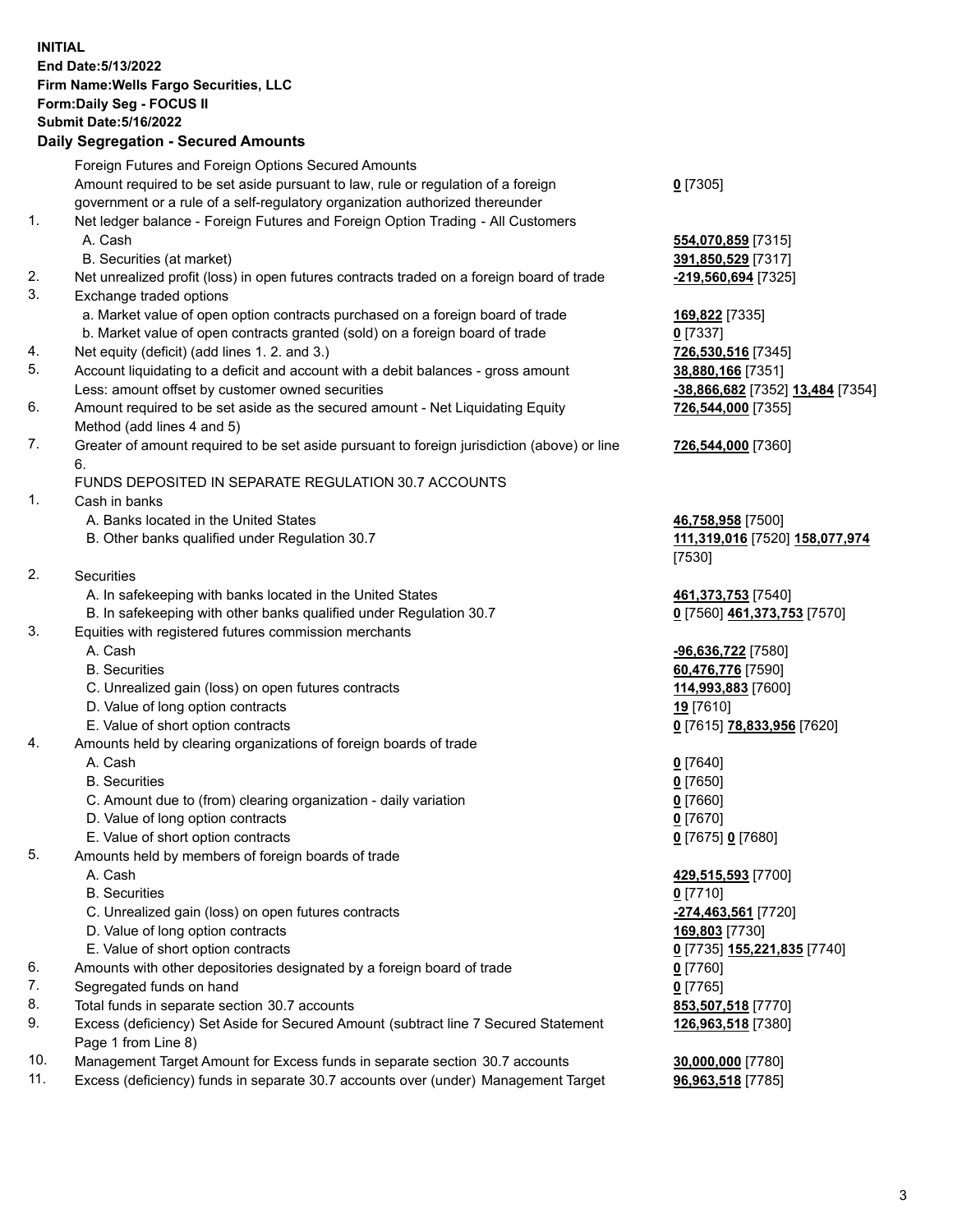**INITIAL End Date:5/13/2022 Firm Name:Wells Fargo Securities, LLC Form:Daily Seg - FOCUS II Submit Date:5/16/2022 Daily Segregation - Segregation Statement** SEGREGATION REQUIREMENTS(Section 4d(2) of the CEAct)

1. Net ledger balance A. Cash **2,817,840,020** [7010] B. Securities (at market) **1,805,883,971** [7020] 2. Net unrealized profit (loss) in open futures contracts traded on a contract market **1,586,996,402** [7030] 3. Exchange traded options A. Add market value of open option contracts purchased on a contract market **6,167,929,179** [7032] B. Deduct market value of open option contracts granted (sold) on a contract market **-6,097,834,340** [7033] 4. Net equity (deficit) (add lines 1, 2 and 3) **6,280,815,232** [7040] 5. Accounts liquidating to a deficit and accounts with debit balances - gross amount **216,882,093** [7045] Less: amount offset by customer securities **-205,553,454** [7047] **11,328,639** [7050] 6. Amount required to be segregated (add lines 4 and 5) **6,292,143,871** [7060] FUNDS IN SEGREGATED ACCOUNTS 7. Deposited in segregated funds bank accounts A. Cash **50,415,532** [7070] B. Securities representing investments of customers' funds (at market) **560,377,257** [7080] C. Securities held for particular customers or option customers in lieu of cash (at market) **190,758,769** [7090] 8. Margins on deposit with derivatives clearing organizations of contract markets A. Cash **4,142,359,484** [7100] B. Securities representing investments of customers' funds (at market) **198,869,551** [7110] C. Securities held for particular customers or option customers in lieu of cash (at market) **1,615,125,202** [7120] 9. Net settlement from (to) derivatives clearing organizations of contract markets **-38,127,197** [7130] 10. Exchange traded options A. Value of open long option contracts **6,167,929,179** [7132] B. Value of open short option contracts **and the set of our of the set of our of the set of our of the set of our of the set of our of the set of our of the set of the set of the set of the set of the set of the set of the** 11. Net equities with other FCMs A. Net liquidating equity **0** [7140] B. Securities representing investments of customers' funds (at market) **0** [7160] C. Securities held for particular customers or option customers in lieu of cash (at market) **0** [7170] 12. Segregated funds on hand **0** [7150] 13. Total amount in segregation (add lines 7 through 12) **6,789,873,437** [7180] 14. Excess (deficiency) funds in segregation (subtract line 6 from line 13) **497,729,566** [7190] 15. Management Target Amount for Excess funds in segregation **105,000,000** [7194] 16. Excess (deficiency) funds in segregation over (under) Management Target Amount Excess **392,729,566** [7198]